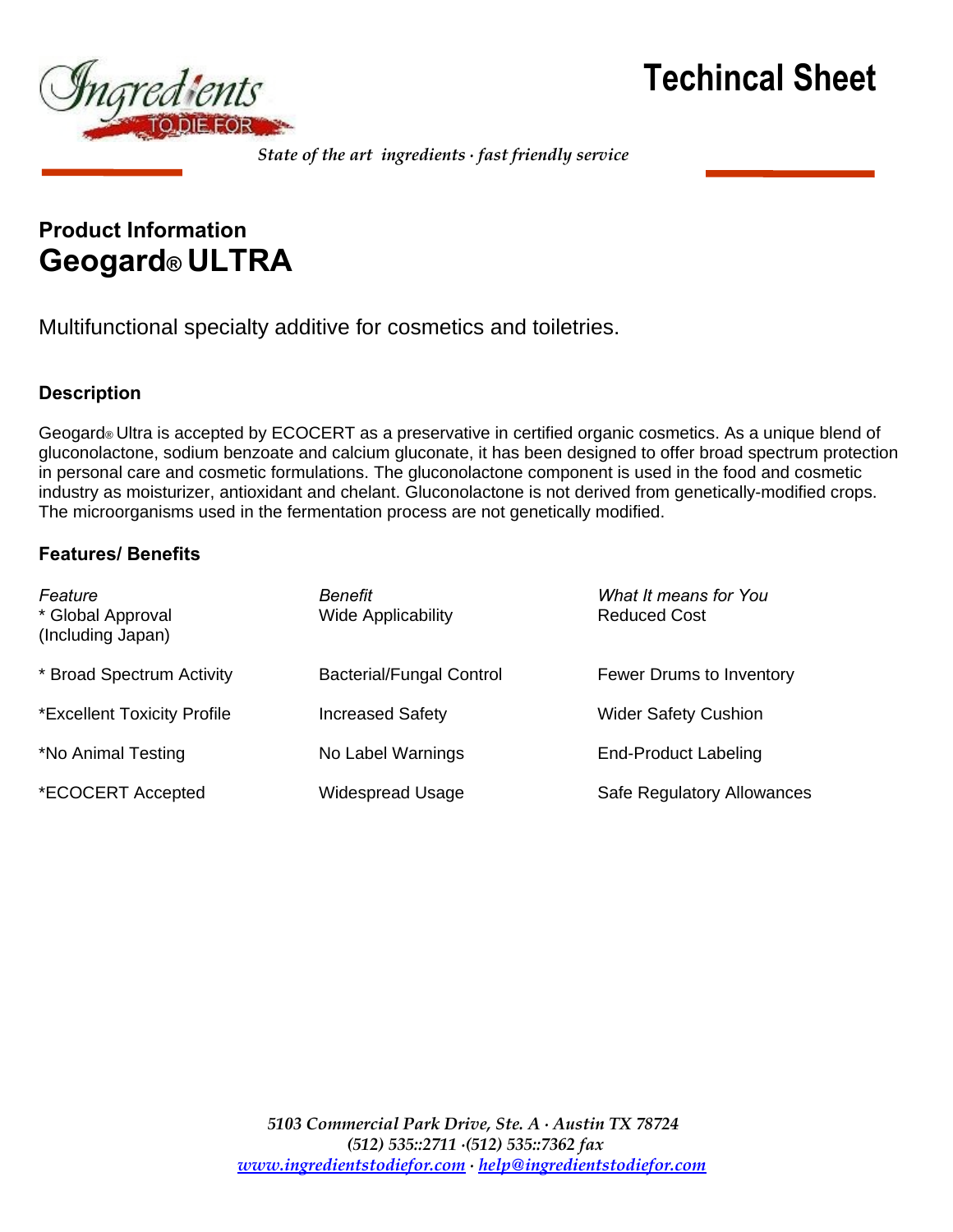

## **Techincal Sheet**

*State of the art ingredients ∙ fast friendly service*

## **1. Chemistry**

1.0 **Active matter**



74.25% D-Glucono-1,5-Lactone - derived from corn via fermentation process



24.75% Sodium Benzoate

Flow agent (non-active material)



1.0% calcium gluconate

## 1.1 **CAS No.:**

D-Glucono-1,5-Lactone : CAS# 90-80-2 Sodium Benzoate: CAS# 532-32-1 Calcium Gluconate: 299-28-5

## 1.2 **EINECS No**.:

D-Glucono-1,5-Lactone : CAS#202-016-5 Sodium Benzoate: CAS#208-534-8 Calcium Gluconate: 206-075-8

1.3 **UN No**.: not applicable

1.4 **INCI-Name:** Gluconolactone (and) Sodium Benzoate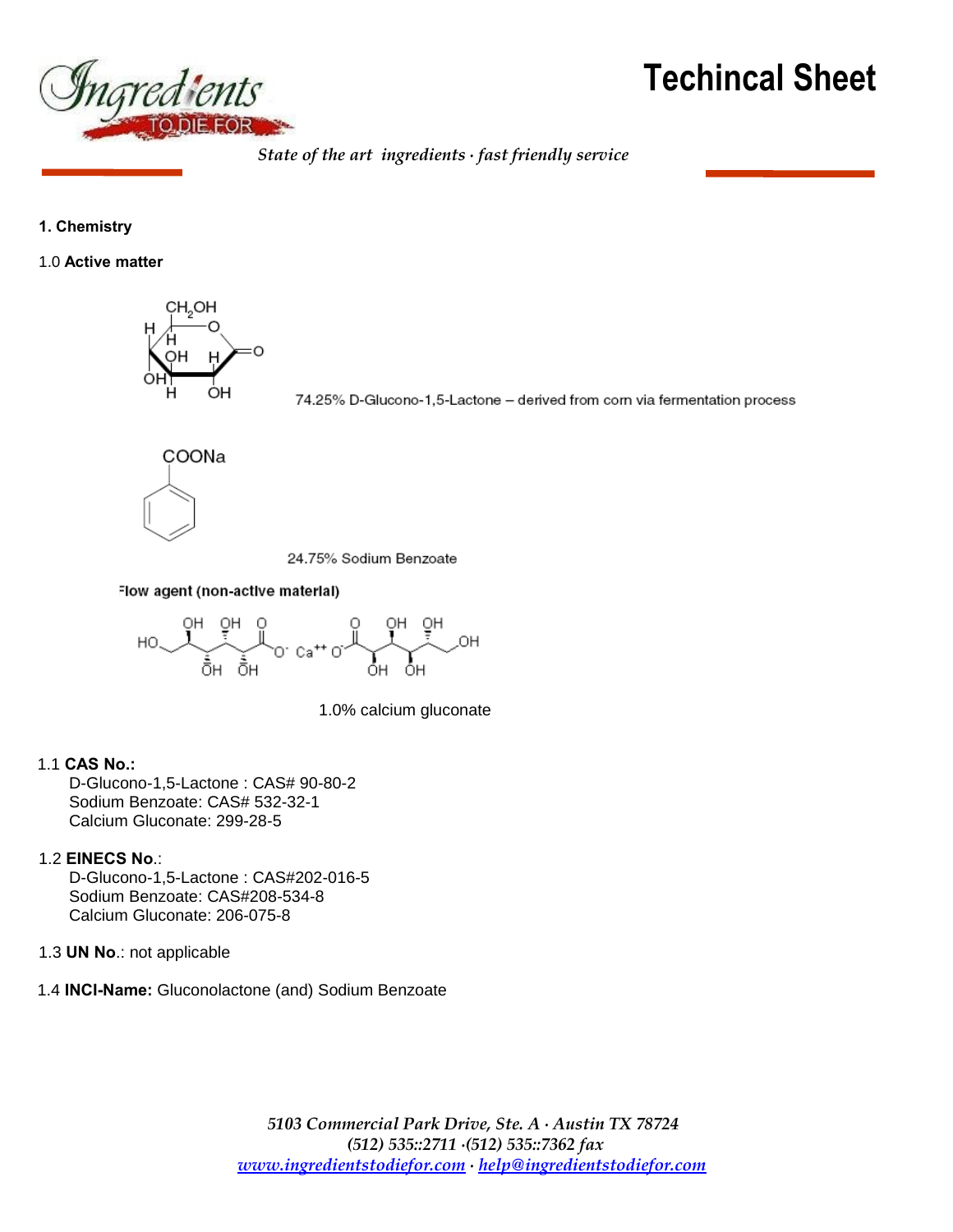



- 2. Specifications
- 2.1 Gluconolactone,% 70% Minimum Sodium Benzoate,% 22% Minimum

## **3. Properties**

- 3.1 Appearance Free flowing, white powder
- 3.2 Activity 99%
- 3.3 Odor Mild
- 3.4 Bulk Density (20°C) 0.74 g/cc
- 3.5 Flash point Not applicable
- 3.6 Freezing point Not applicable
- 3.7 Solubility Water soluble
- 3.8 Compatibility Broadly compatible with personal care ingredients

## **4. Registrations**

**North America** 

Geogard Ultra is acceptable for both rinse-off and leave-on applications.

#### Asia/Japan

Geogard Ultra ingredients are allowed in Japan according to the comprehensive licensing standards of cosmetics and the Ministry of Health & Welfare.

#### **Europe**

Sodium Benzoate is a well-established, traditional preservative and is approved for leave-on and rinse-off products up to 0.5% (benzoic acid). Geogard Ultra is accepted by ECOCERT for use in certified organic certified cosmetics.

## **5. Efficacy**

| <b>Moisturizing Cream</b> |                 |  |
|---------------------------|-----------------|--|
| <b>Raw Material</b>       | $%$ W/W         |  |
| Water, deionized          | q.s             |  |
| Caprylic Triglyceride     |                 |  |
| Sorbitan Monostearate     | 2               |  |
| <b>PEG Stearate</b>       | 1.5             |  |
| <b>Glyceryl Stearate</b>  | 2               |  |
| Decaglyceryl Stearate     | 5               |  |
| UV absorber               | optional        |  |
| <b>Thickener</b>          | optional        |  |
| Preservative              | quantity varied |  |
| Total:                    | 100             |  |

*5103 Commercial Park Drive, Ste. A ∙ Austin TX 78724 (512) 535::2711 ∙(512) 535::7362 fax [www.ingredientstodiefor.com](http://www.ingredientstodiefor.com/) ∙ [help@ingredientstodiefor.com](mailto:help@ingredientstodiefor.com)*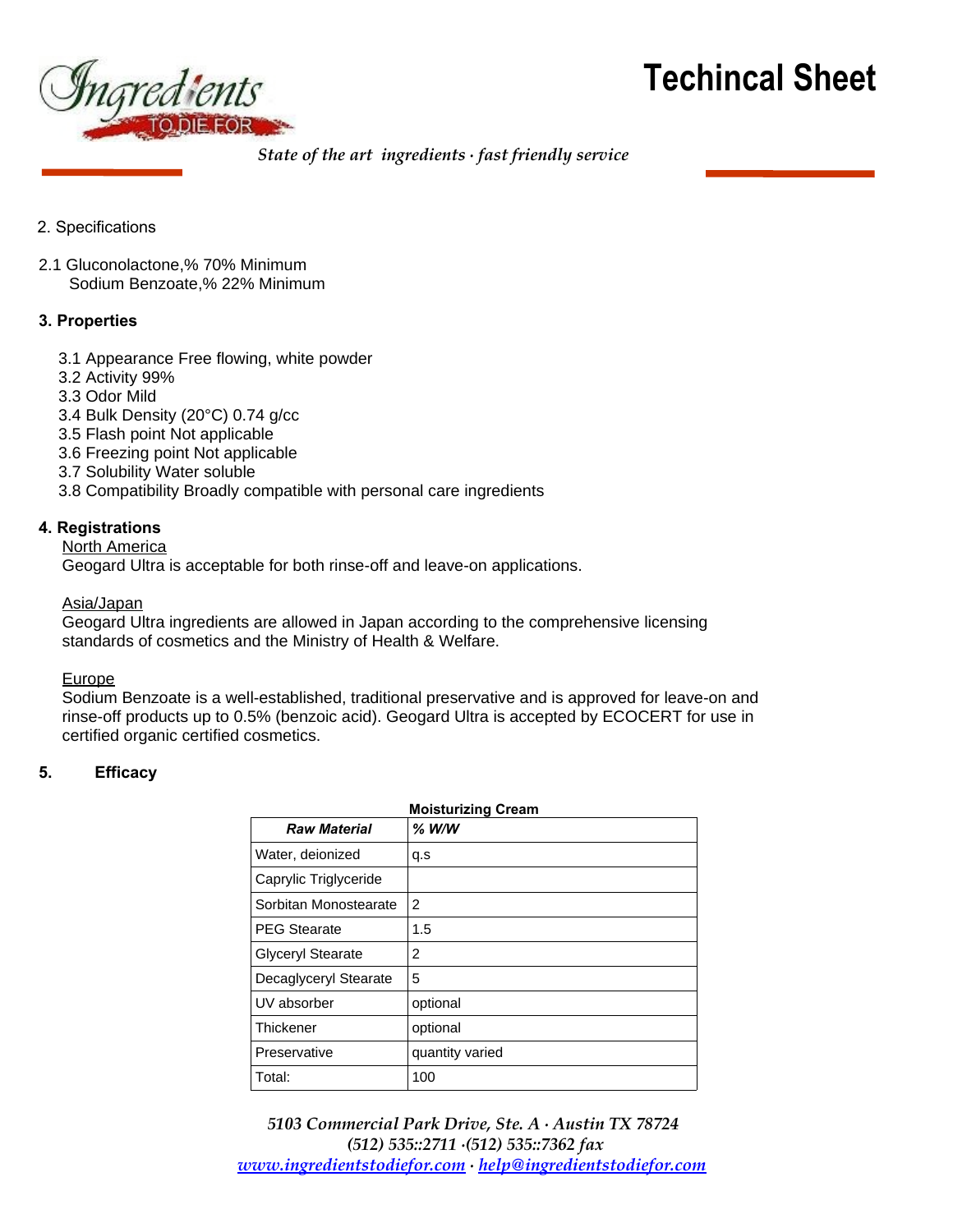



## **Bacterial Counts (CFU/gram)**

| Sample<br># | <b>Test Samples</b>                                                                                                                                         | Day 0           | Day 7 | Day 14 | Day 28           |
|-------------|-------------------------------------------------------------------------------------------------------------------------------------------------------------|-----------------|-------|--------|------------------|
|             | $\mid$ Unpreserved Moisturizer 2 x 106 >3 x $\mid$ 2 x 10 $^{\circ}$ $\mid$ >3 x 10 $^{\circ}$ $\mid$ >3.2 x 10 $^{\circ}$ $\mid$<br>$106 > 3.3 \times 106$ |                 |       |        | $>3 \times 10^6$ |
| 2           | Moisturizer with 1.0% Geogard® Ultra                                                                                                                        | $2 \times 10^6$ | ~< 10 | < 10   | < 10             |

## **Fungal Counts (CFU/gram)**

| Sample<br># | <b>Test Samples</b>                                                                                                                 | Day 0                 | Day 7           | Day 14              | Day 28              |
|-------------|-------------------------------------------------------------------------------------------------------------------------------------|-----------------------|-----------------|---------------------|---------------------|
|             | Unpreserved Moisturizer 2 x 106 > 3 x $\vert$ 2.2 x 10 <sup>5</sup> $\vert$ 2.8 x 10 <sup>4</sup> $\vert$<br>$106 > 3.3 \times 106$ |                       |                 | $2.5 \times 10^{5}$ | $2.3 \times 10^{5}$ |
| 2           | Moisturizer with 1.0% Geogard® Ultra                                                                                                | $ 2.5 \times 10^{5} $ | $8\times10^{1}$ | < 10                | < 10                |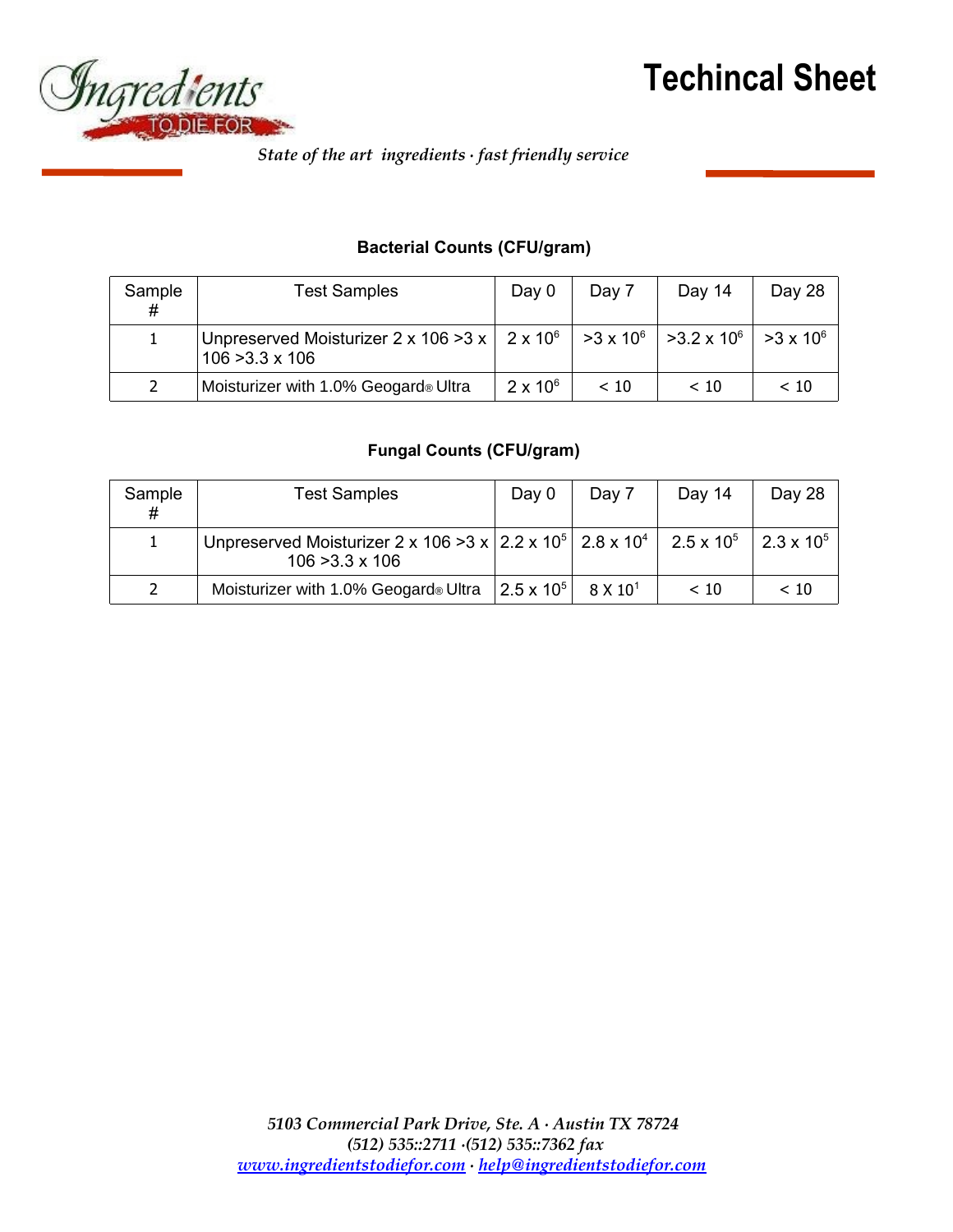



## **Geogard Ultra Synergy Study**

While both the Gluconolactone and the Sodium Benzoate are effective individually, the graph below demonstrates higher efficacy due to the synergy between Gluconolactone and the Sodium Benzoate contained in the Geogard Ultra



## **6.Other investigations**

Information available upon request.

#### **7. Use areas**

Geogard Ultra is compatible in a diverse range of natural based product formulations, for example:

| Hair Care            | Shampoos, Conditioners, Rinses                     |
|----------------------|----------------------------------------------------|
| <b>Skin Care</b>     | Liquid Soaps, Shower Gels, Sensitive Skin Lotions, |
|                      | Moisturizers, Cold Creams                          |
| <b>Sun Products</b>  | Sunscreen Lotions and Creams                       |
| <b>Raw Materials</b> | Surfactants, Shampoo Blends, Conditioner Blends    |

Geogard Ultra is typically used at 0.75% to 2.0% in both rinse-off and leave-on product formulations.

*5103 Commercial Park Drive, Ste. A ∙ Austin TX 78724 (512) 535::2711 ∙(512) 535::7362 fax [www.ingredientstodiefor.com](http://www.ingredientstodiefor.com/) ∙ [help@ingredientstodiefor.com](mailto:help@ingredientstodiefor.com)*